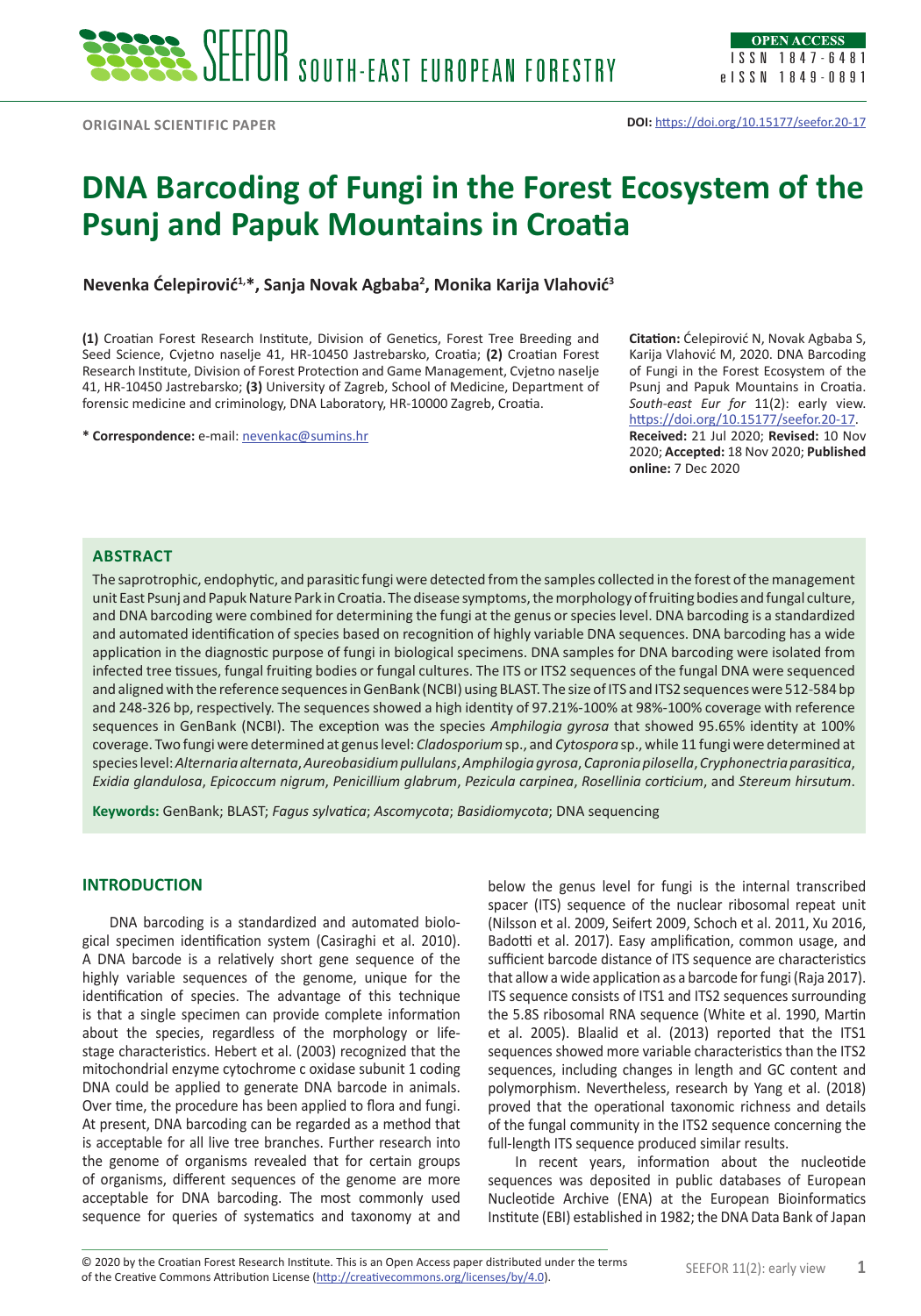(DDBJ) of the National Institute of Genetics (NIG) established in 1987 and GenBank at the National Center for Biotechnology Information (NCBI) established in 1988. Their cooperation in the mind of the International Nucleotide Sequence Database Collaboration (INSDC) and the product database from this framework is called the International Nucleotide Sequence Database (INSD) (Amid 2020). The GenBank is constantly updated with new DNA sequences. A unique accession number is assigned to each newly uploaded DNA sequence. A bioinformatics accession number is a specific ID that may be used to identify various releases of this sequence record and the related sequences in similar repositories over time. DNA barcoding is based on the assumption that the unknown DNA sequence can clearly be defined if it is compared with a reference sequence in a database. The similarity determination process is reliable and fast using algorithms specially developed for this purpose. The commonly used algorithm is the Basic Local Alignment Search Tool (BLAST, NCBI). The key functions of the public databases are to establish a credible source for fungal diagnostics, allowing accurate detection of the causative agents of fungal infections, timely evaluation of mycoses, and early initiation of effective protection measures.

Many saprotrophic, entophytic, and parasitic fungal species evolved as members of complex communities with their host by its capacity to cause tree death, defoliation, decay, or deformation (Unterseher et al. 2010). Among these species, some of them gained significant ecological value as agents of disruption, playing a role in the regulation of forest characteristics. Fungal species communicate, explicitly and indirectly, with other ecological group members, impacting specific environmental processes, foodstuffs, and habitat formation for other organisms (Naranjo‐Ortiz and Gabaldón 2019). The endophytes may change their lifestyle and become parasite or saprotroph (Sieber et al. 1987, Sinclair et al. 1996, Stone et al. 2000, Promputtha et al. 2007). The saprotrophs may become a threat to the tree, becoming parasites in special circumstances, and attacking living tissues of the host species, causing death (Prell and Day 2001).

The Papuk and Psunj mountains are part of the Slavonian Mountains located on the southern edge of the Pannonian plain. The largest part of the forest cover in these areas consists of *Fagus sylvatica* stands (Škvorc et al. 2011). According to the information on the web page of Papuk Nature Park (https:// pp-papuk.hr), more than 100 fungal species were determined that have been established in this area. However, it is not the final number due to insufficient research. So far, the scientific research of fungi on forest trees in the forest area of the Papuk and Psunj mountains using DNA barcoding has not been conducted. This research was intended to determine specimens of forest saprotrophic, entophytic, and parasitic fungi in the management unit East Psunj and Papuk Nature Park. Determination of specimens collected on the basis of disease symptoms, the presence of fruiting bodies, fungal culture morphology, and DNA barcoding techniques was performed. The purpose of this research was to supplement the DNA databases with new fungal sequences. Collecting sequences in the database allows complement barcode library of the European fungal taxa, thereby intensifying DNA barcode reference libraries relevant to European countries.

### **MATERIALS AND METHODS**

#### **Sample Collection**

The first set of samples was collected in the area of management unit East Psunj (45.42 N, 17.48 E), Forest office Požega, Forest Administration Požega, Croatian Forests Ltd. The second set of samples was collected in the area of Campsite Duboka in Papuk Nature Park (45.47 N, 17.65 E), in a northeast direction around 6 km from the camp. Different types of tree samples were collected: tree branches and bark samples with disease symptoms, and fungal fruiting structures. The collection points were georeferenced with the Global Positioning System. The plant or fungal material was properly determined, dated, packed in plastic bags, and transported to the laboratory.

## **Detection of Disease Symptoms, Fungal Fruiting Bodies and Culture Morphology**

The disease symptoms on the samples were recorded and the causal agents of disease were determined according to the description in the literature (Sinclair and Dhingra 1995, Hanlin 1990). The morphological characteristics of the fungal fruiting bodies were analysed macroscopically and using a stereo zoom Lupa Olympus SZH and Olympus BX2 light microscope. The fungal samples on wood materials were stored in the fungal collection. For fungi isolation, small parts of plant material (5 mm) showing symptoms were sterilized for 3 min with 70% ethanol, rinsed in autoclaved distilled water and placed on a filter paper to remove excess liquid. The pieces were aseptically placed on sterile potato dextrose agar (PDA) medium in Petri dishes and incubated for 7–10 days at room temperature (21 to 25°C) under ambient light. Fungal cultures were stored at 4°C. The morphological determination was based on the data from the Electronic Atlas of the Flora of British Columbia (E-Flora BC, 2013), Encyclopedia of Life (<https://eol.org/>), Zubrik et al. 2008. The taxonomy was stated according to Index Fungorum ([www.indexfungorum.org](http://www.indexfungorum.org/)).

## **DNA Extraction, Amplification, Sequencing and Species Determination**

For DNA extraction, part of the plant material showing symptoms, part of fruiting bodies, or the piece of fungal culture was collected in Eppendorf tubes. DNA was extracted from 0.1 g of plant material according to the protocol described in the QIAamp DNA Stool Mini Kit (Qiagen, Germany), or from the fungal fruiting body according to the CTAB method (Doyle and Doyle, 1987) using 2% cetyl trimethyl ammonium bromide (CTAB) buffer supplemented with 1% (wt/vol) of polyvinylpyrrolidone (PVP). DNA was resuspended in 50 µl of ultrapure water. The quality and quantity of DNA were checked by electrophoresis in 1x TBE buffer, pH 8.0 using 0.8% agarose gel stained with GelStar Nucleic Acid Gel Stain dye (Lonza Rockland, Inc., Rockland, USA). Lambda DNA/Hind III fragment (Invitrogen, Germany) was used as a DNA marker and the DNA concentration was measured by spectrophotometry (Biospec-nano, Shimadzu). The obtained DNA in the extracts ranged from  $9.64$  to  $269.98$  ng/ $\mu$ l. The ITS (ITS1-5.8S-ITS2) sequences were obtained by amplification using universal pairs of primers ITS1-ITS2 and ITS3-ITS4.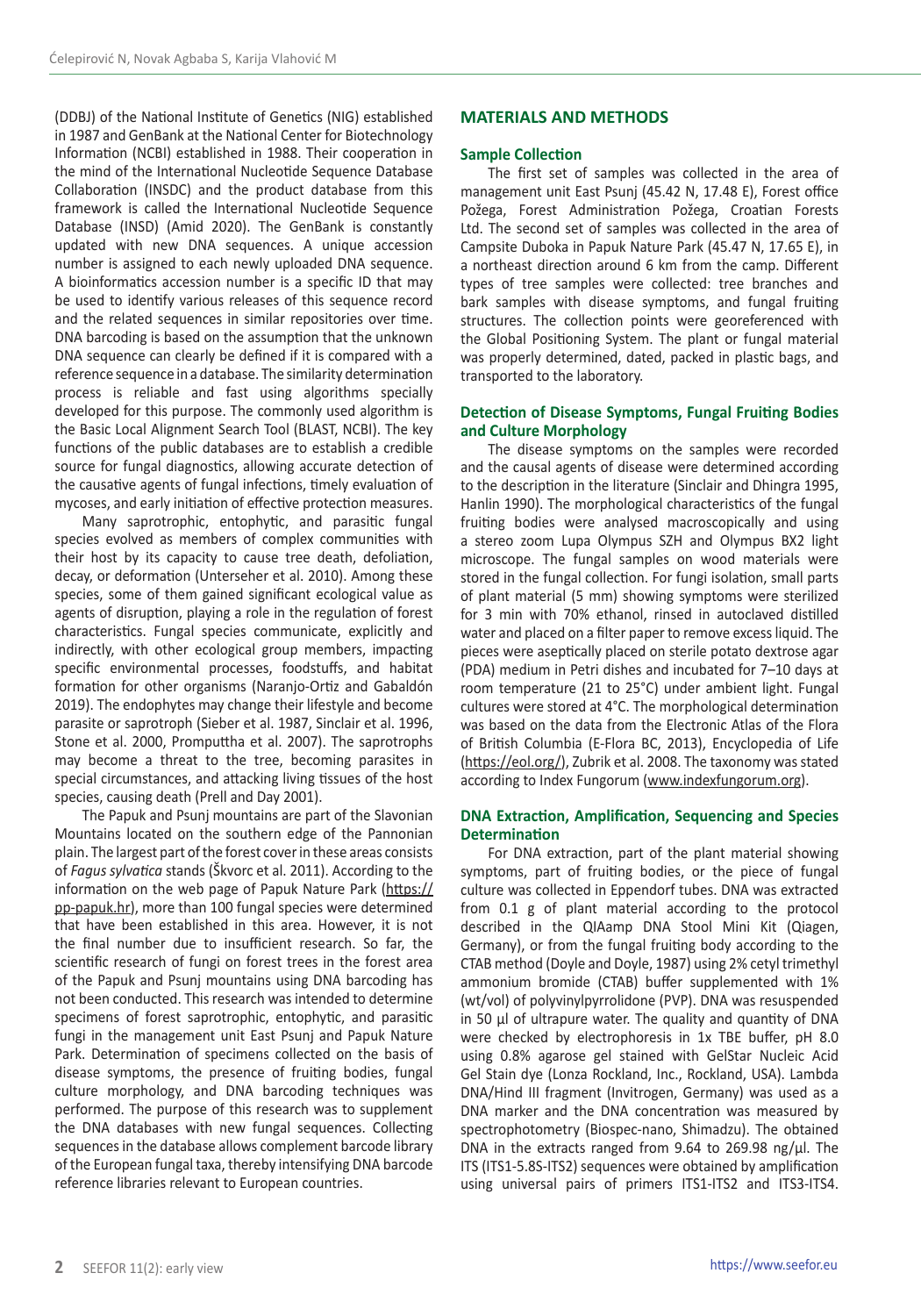PCR amplification was performed in a final volume of 20  $\mu$ l containing 1x PCR buffer, 0.8 mg/ml BSA (Bovine Serum Albumin, Amersham Pharmacia Biotech, USA), 0.5 µM of each primer, 1 unit of TaKaRa Taq DNA Polymerase (Takara, Japan) and 0.6 ng of template DNA. Amplification cycle parameters using ITS1-ITS2 primers were as follows: initial denaturation 94°C for 5 min, 30 cycles of 95°C for 1 min, 59°C for 1 min and 72°C for 1 min, and then the final cycle 72°C for 10 min. Amplification cycle parameters using ITS3-ITS4 primers were as follows: initial denaturation 94°C for 5 min, and 30 cycles of 95°C for 1 min, 56°C for 1 min and 72°C for 1 min, and then the final cycle 72°C for 10 min. All PCR reactions were performed along with negative control containing ultrapure water instead of DNA and in-house positive control containing DNA extracted from fungi *Eutypella parasitica* (Novak Agbaba et al. 2015). The amplification of DNA fragments was performed on a PTC-100 thermocycler (MJ Research, USA). All PCR products were separated by electrophoresis on 1.8% agarose gel in 1x TBE buffer pH 8.0 stained with GelStar Nucleic Acid Gel Stain, (Lonza Rockland, Inc., Rockland, USA). A DNA marker Tracklt 1 kb Plus DNA Ladder (Invitrogen, Germany) was used as a molecular weight marker, and the gel was photographed under UV light (UVtec Cambridge, UK). Amplified DNA was purified from the 1.8% agarose gel using the PureLink Quick Gel Extraction Kit (Invitrogen, Germany). PCR products were sequenced in both forward and reverse directions using ITS1/ITS2 primer pair and ITS3/ITS4 primer pair. Sequences were analyzed and reviewed using DNA Sequencing Analysis Software v6.0 (Applied Biosystems, Foster City, CA, USA). The consensus ITS sequences were assembled using SeqScape® software v3 (Applied Biosystems, Foster City, CA, USA). The consensus ITS or ITS2 sequence identification was performed using BLAST (Basic Local Alignment Search Tool) (Madden, 2013). According to the suggestion by the authors (Brock et al. 2009, Raja et al. 2017), minimum ≥80% query coverage, and ≥97% cut-off for species recognition was applied. When more than one species was determined inside the cut-off ranges, the classification of the first highest-identity species that appeared in the BLAST report was chosen. Once the fungal species were determined, the DNA sequences were submitted to GenBank (NCBI, Bethesda, MD, USA).

## **RESULTS**

The identification of fungal species was performed by combining the disease symptoms, the morphology of fruiting bodies, culture morphology, and DNA barcoding of the samples collected in the forest of the management unit East Psunj and Papuk Nature Park, (Tables 1 and 2, respectively).

On the site of management unit East Psunj, fungi were determined from three twig samples of *Fagus sylvatica*, two bark samples of *Castanea sativa*, and two fungal fruiting bodies on the branch of *F. sylvatica*. On *F. sylvatica,* five fungal species were determined on a single twig with necrosis (Table 1). Two strains were determined at *C. parasitica*, hypovirulent, and virulent. In total, nine species of fungi were determined on the site of management unit East Psunj on *F. silvatica* and *C. sativa* samples.

*Alternaria alternata* (Fr.) Keissl. (*Ascomycota*) is an endophyte and a parasite. In our sample, *A. alternate* was determined as endophyte on a twig (Table 1). It was isolated by culturing the necrotic twig tissue. DNA was isolated from grey-brownish fungal culture. The ITS sequence of 567 bp in 100% identity at 100% coverage corresponded to reference sequence *A. alternata* (GenBank accession number MN481948.1).

*Aureobasidium pullulans* (de Bary & Löwenthal) G. Arnaud (*Ascomycota*) is a saprotroph and an endophyte that lives on decaying twig and leaves. In our sample, *A. pullulans* was determined as endophyte on a twig (Table 1). It was isolated by culturing the necrotic twig tissue. DNA was isolated from cream-colored fungal culture. The ITS sequence of 515 bp in 100% identity at 100% coverage corresponded to reference sequence *A. pullulans* (GenBank accession number MT573468.1).

*Cladosporium* sp. Link (*Ascomycota*) is a saprotroph, a parasite, and an endophyte. In our sample, *Cladosporium* sp. was determined as endophyte on a twig (Table 1). It was isolated by culturing the necrotic twig tissue. DNA was isolated from olivaceous-green fungal culture (Figure 1g). The ITS sequence of 552 bp in 100% identity at 100% coverage corresponded to reference sequences in descending order as follows: *Cladosporium pseudocladosporioides* (GenBank accession number MT582794.1), *Cladosporium cladosporioides*  (GenBank accession number MT466517.1), and *Cladosporium*  sp. (GenBank accession number MK355726.1). However, the morphological characteristics of the fungal PDA culture were insufficient for species determination. Based on the data from the BLAST report, the fungus was determined on the genus level as *Cladosporium* sp. (Figure 1g).

Cryphonectria parasitica (Murrill) M.E. Barr (hypovirulent) (*Ascomycota*) is a parasite and a saprotroph. In our sample, *C. parasitica* was determined as a parasite. It was isolated from superficial bark canker (Heiniger et al. 1994, Robin et al. 2001) by culturing the infected bark (Table 1, Figure 1a). DNA was isolated from white fungal culture (Figure 1f). The ITS2 sequence of 326 bp in 99.69% identity at 99% coverage corresponded to reference sequence *C. parasitica* (GenBank accession number KP824756.1). *Cryphonectria parasitica* (Murrill) M.E. Barr (virulent) was isolated from active bark canker (EPPO 2005) by culturing the infected bark (Table 1, Figure 1b). DNA was isolated from orange fungal culture (Figure 1f). The ITS2 sequence of 248 bp in 99.60% identity at 100% coverage corresponded to reference sequence *C. parasitica* (GenBank accession number MT256127.1).

*Cytospora* sp. Ehrenb. (*Ascomycota*) is a parasite, a saprotroph, and an endophyte. In our sample, *Cytospora* sp. was determined as a parasite that causes drying of branches and twigs from the tips and leaves becoming brown and dry (Table 1). It forms cankers and necrosis under the bark. It was isolated from the bark canker by culturing the infected wood. DNA was isolated from dark brown fungal culture. In the BLAST report, the ITS sequence of 584 bp corresponded to reference sequences in descending order as follows: *Cytospora ribis* (99.31% identity at 99% coverage, GenBank accession number KU058681.1), *C. ribis* (99.14% identity at 99% coverage, GenBank accession number KU165798.1), *Cytospora rhodophila* (99.14% identity at 99% coverage, GenBank accession number KF294010.1) and *Cytospora prunicola* (99.48% identity at 98% coverage, GenBank accession number NR157500.1), *C. ribis* (98.97% identity at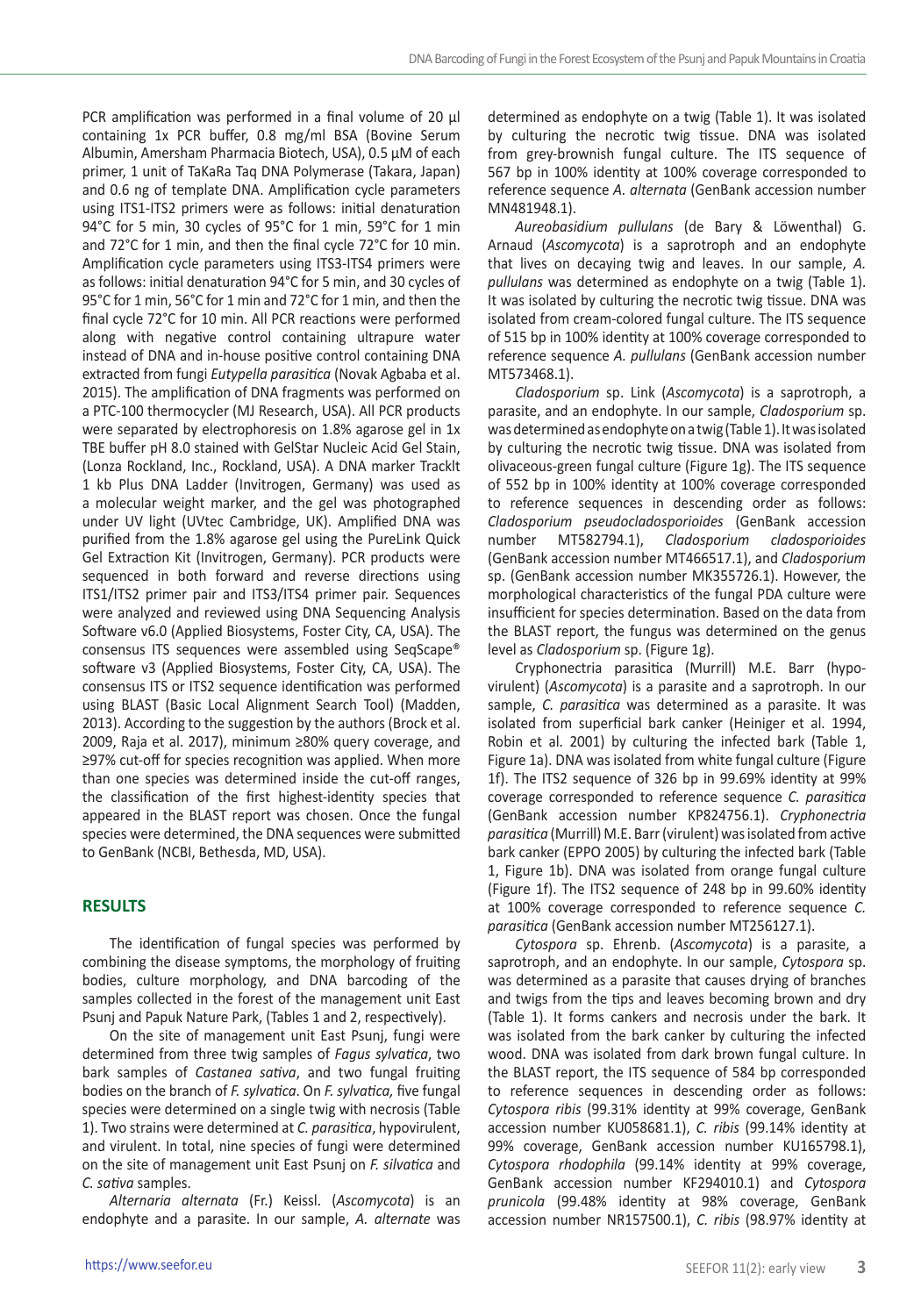99% coverage, GenBank accession number KU170615.1), *C. ribis* (98.80% identity at 99% coverage, GenBank accession number KU170616.1), *Cytospora s*p. (99.13% identity at 98% coverage, GenBank accession number MT177936.1). However, the morphological characteristics of the fungal PDA culture were insufficient for species determination. Based on the data from the BLAST report, the fungus was determined at the level of the genus as *Cytospora* sp.

*Epicoccum nigrum* Link (*Ascomycota*) is a saprotroph, an endophyte, and a parasite that causes necrosis under bark and causes drying of twigs and branches. In our sample, the fungus was determined as an endophyte on a twig (Table 1). It was isolated by culturing the necrotic twig tissue. DNA was isolated from pink fungal culture (Figure 1h). ITS sequence of 544 bp corresponded to reference sequence *E. nigrum* (100% identity at 100% coverage, GenBank accession number AB470853.1).

*Exidia glandulosa* (Bull.) Fr. (*Basidiomycota*) is a saprotroph. In our research, it was determined on the tree of *F. sylvatica* forming branch, black, jelly fruiting bodies causing decay (Table 1, Figure 1c). The fungus detection was done according to the morphological characteristics of the fruiting body. DNA was isolated from the fruiting body. The ITS sequence of 577 bp in 100% identity at 99.31% coverage corresponded to reference sequence *E. glandulosa* (GenBank accession number MF161201.1).

*Penicillium glabrum* (Wehmer) Westling (*Ascomycota*) is a parasite and an endophyte. In our sample, *P. glabrum* was determined as an endophyte on a twig (Table 1). It was isolated by culturing the necrotic twig tissue. DNA was isolated from green fungal culture. The ITS sequence of 578 bp in 100% identity at 100% coverage corresponded to reference sequence *P. glabrum* (GenBank accession number MK910045.1).

*Stereum hirsutum* (Willd.) Pers. (*Basidiomycota*) is a saprotroph and a parasite. It causes decay of the trunk. In our sample, *S. hirsutum* was determined as a saprotroph. It was determined on a tree of *F. sylvatica* forming orange shelf-fruiting bodies on the bark (Table 1, Figure 1d). The fungus detection was done according to the morphological characteristics of the fruiting body. DNA was isolated from the fruiting body. The ITS sequence of 577 bp in 99.41% identity at 100% coverage corresponded to reference sequence *S. hirsutum* (GenBank accession number KR909200.1).

On the site of Papuk Nature Park, fungi on four samples of semi-dry branches of *F. sylvatica*, and one fungal fruiting body were determined on the bark of *C. avellana and F. sylvatica* each. On the single tree of *F. sylvatica*, five species of the fungi were determined on a semi-dry branch with necrosis (Table 2).

*Amphilogia gyrosa* (Berk. & Broome) Gryzenh., H.F. Glen & M.J. Wingf. (*Ascomycota*) is a parasite. It was determined according to the symptoms on the branch (orange to brawn necrosis) (Table 2). DNA was isolated from the sawdust from infected wood. The ITS2 sequence of 319 bp in 95.65% identity at 100% coverage corresponded to reference sequence *A. gyrosa* (GenBank accession number EF026147.1). Even though the fact that the sequence identity with the GenBank sequences was under 97%, the symptoms of the disease on the branch strongly support the identification of the fungus as *A. gyriosa*.

*Capronia pilosella* (P. Karst.) E. Müll., Petrini, P.J. Fisher, Samuels & Rossman (*Ascomycota*) is a saprotroph on the decay branch. The fruiting body of the fungus is dark brown to black (Table 2). *C. pilosella* on the branch of *C. avellana* was found (Table 2). The fungus detection was done according to the morphological characteristics of the fruiting body. DNA was isolated from the fruiting body. The ITS2 sequence of 319 bp in 97.2% identity at 98% coverage corresponded to reference sequence *C. pilosella* (GenBank accession number DQ826737.1).

*Epicoccum nigrum* Link. *(Ascomycota)* is a pathogen, an endophyte, and a saprotroph. In our sample, it is endophyte inside the branch of *F. sylvatica* (*Table 2*). It was isolated by culturing the necrotic branch tissue. DNA was isolated from pink fungal culture. The ITS sequence of 515 bp corresponded

| <b>No</b> | Fungal<br>species        | <b>Host tree species</b> | Locality<br>(N, E) | Sample of plant tissue                                     | <b>GenBank Accession</b><br>number (NCBI) |
|-----------|--------------------------|--------------------------|--------------------|------------------------------------------------------------|-------------------------------------------|
| 1         | Alternaria alternata     | Fagus sylvatica          | 45.4207<br>17.4816 | Twig with necrosis                                         | MN251032.1                                |
| 3         | Cladosporium sp.         | Fagus sylvatica          | 45.4207<br>17.4816 | Twig with necrosis                                         | MN251034.1                                |
| 4         | Cryphonectria parasitica | Castanea sativa          | 45.4219<br>17.4805 | Bark with symptoms of<br>superficial canker (hypovirulent) | MN251044.1                                |
| 5         | Cryphonectria parasitica | Castanea sativa          | 45.4231<br>17.4803 | Bark canker, fan-shaped<br>mycelium under the bark         | MN251045.1                                |
| 6         | Cytospora sp.            | Fagus sylvatica          | 45.4207<br>17.4816 | Twig with necrosis                                         | MN251035.1                                |
| 7         | Epicoccum nigrum         | Fagus sylvatica          | 45.4207<br>17.4816 | Twig with necrosis                                         | MN251033.1                                |
| 8         | Exidia glandulosa        | Fagus sylvatica          | 45.4233<br>17.4803 | Semi-rotten shoot with black<br>gelatinous fungus          | MN251028.1                                |
| 9         | Penicillium glabrum      | Fagus sylvatica          | 45.4207<br>17.4816 | Twig with necrosis                                         | MN251036.1                                |
| 10        | Stereum hirsutum         | Fagus sylvatica          | 45.4236<br>17.4803 | Orange shelf fruiting bodies<br>on bark                    | MN251029.1                                |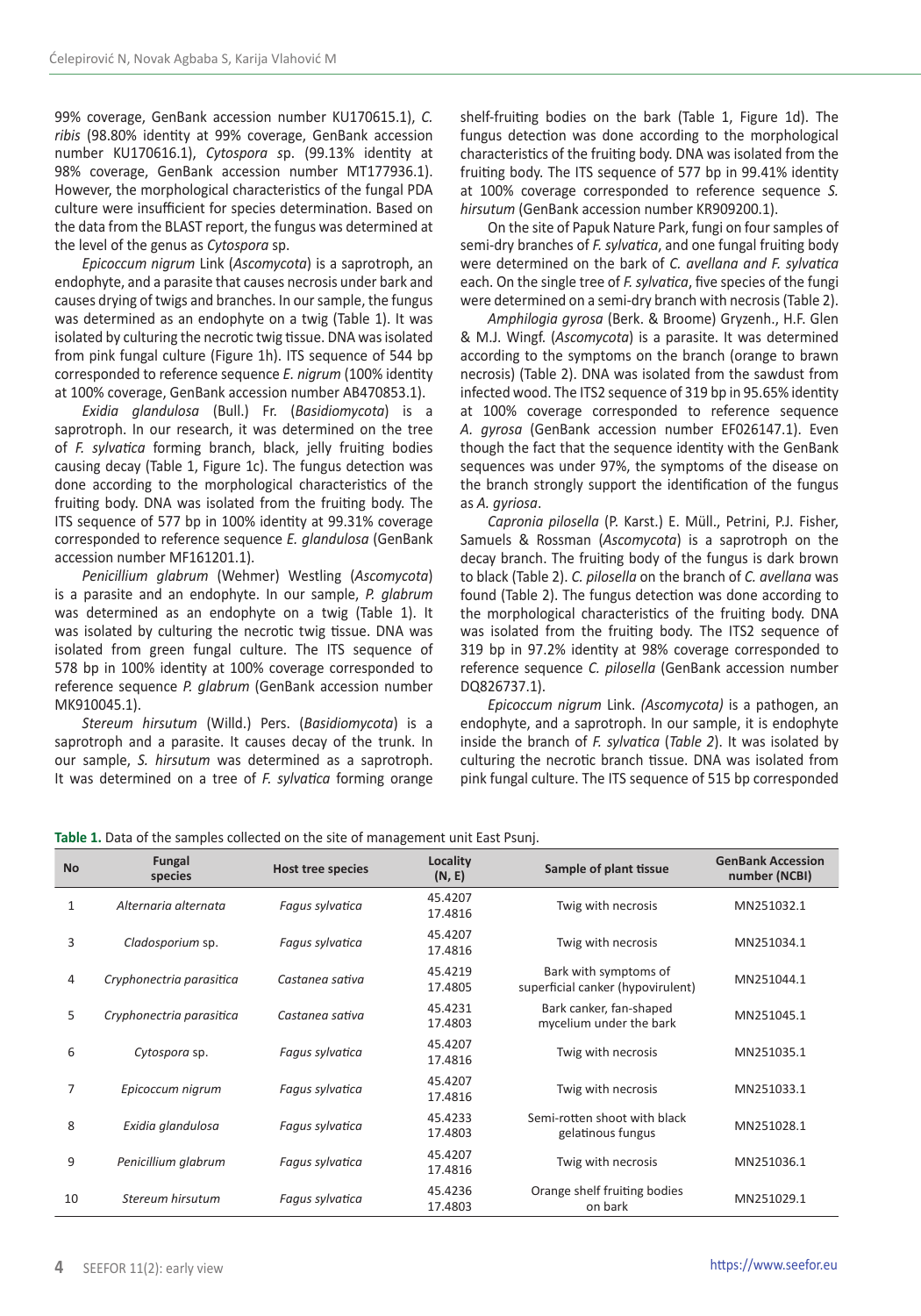to reference sequences in descending order as follows: *Epicoccum layuense* (99% identity, 100% coverage GenBank accession number MT573479.1), and *E. nigrum* (99% identity, 100% coverage, GenBank accession number MK793731.1). However, based on the morphological characteristics of the fungal PDA culture, the fungus was determined as *E. nigrum.*

*Pezicula carpinea* (Pers.) Tul. ex Fuckel (*Ascomycota*) is a parasite, a saprotroph, and an endophyte. The branch with canker wounds was collected (Table 2). In our sample, the fungus was determined as a parasite. DNA was isolated from the infected branch's bark. The ITS sequence of 516 bp corresponded to reference sequence *P. carpinea* (100%

identity, 100% coverage, GenBank accession number NR\_144927.1).

*Rosellinia corticum* (Schwein) Sacc**.** (*Ascomycota*) is a saprotroph and an endophyte. In our sample, it was determined as a saprotroph on the tree of *F. sylvatica*, forming black fruiting bodies that cause semi-dray necrosis on the branch (Table 2)**.** The fungus detection was done according to the morphological characteristics of the fruiting body. DNA was isolated from the fruiting body. The ITS sequence of 562 bp in 99.28% identity at 98% coverage corresponded to reference sequences *R. corticum* (GenBank accession number KC311485.1).



**Figure 1.** Disease symptoms and fruiting bodies on trees and fungal culture from the site of management unit East Psunj. **(a)** Superficial canker on *C. sativa*; **(b)** Active canker on *C. sativa*; **(c)** *S. hirsutum* on the bark of *F. sylvatica*; **(d)** *Exidia glandulos* on *F. sylvatica*; **(e)** Culture of *C. parasitica* (hypovirulent); **(f)** Culture of *C. parasitica* (virulent); **(g)** Culture of *Cladosporium* sp.; **(h)** Culture of *Epicoccum nigrum*.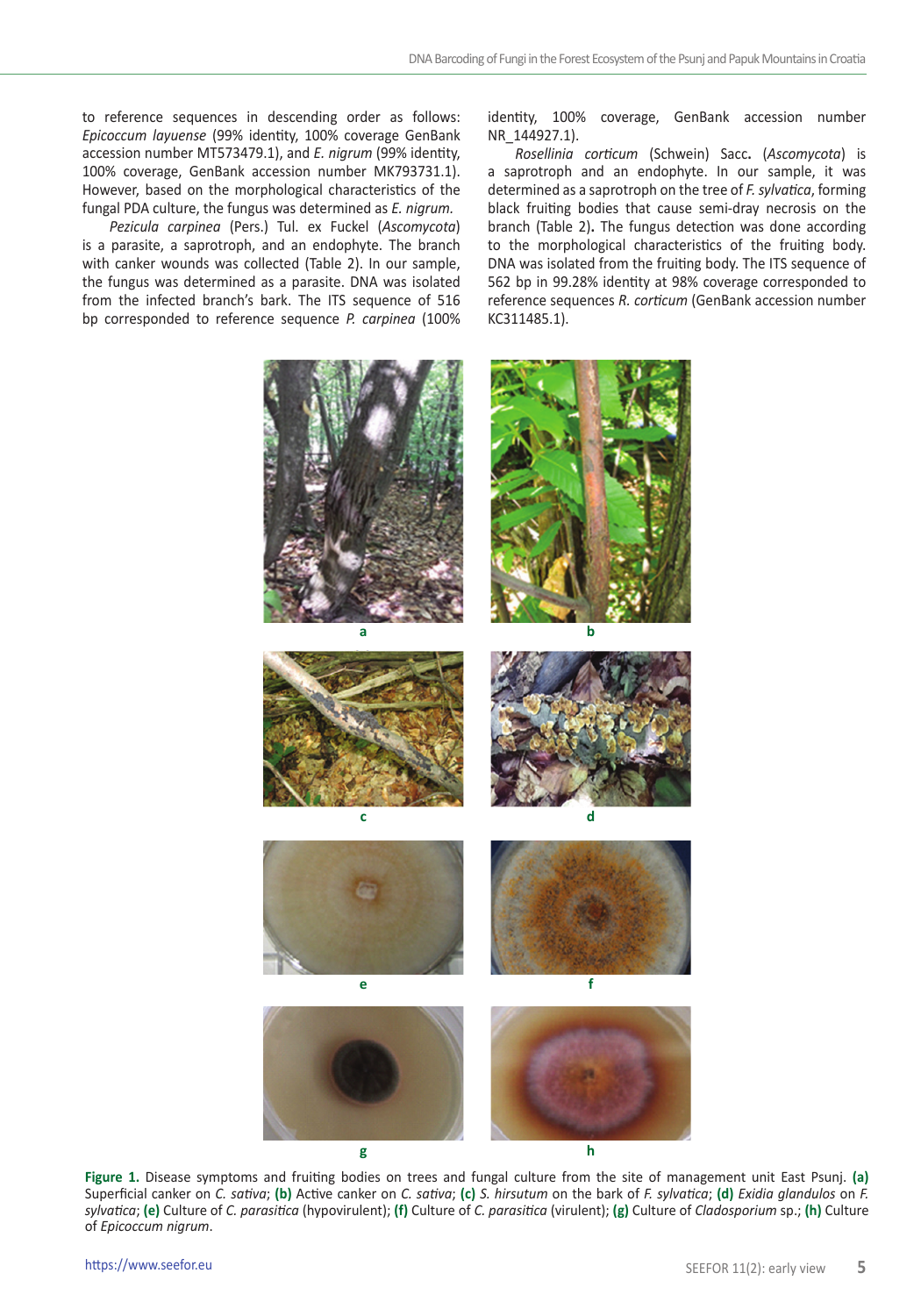| <b>No</b> | Fungal<br>species      | <b>Host tree species</b> | Locality<br>(N, E) | Sample of plant tissue                         | <b>GenBank Accession</b><br>number (NCBI) |
|-----------|------------------------|--------------------------|--------------------|------------------------------------------------|-------------------------------------------|
|           | Amphilogia<br>gyrosa   | Fagus sylvatica          | 45.4875<br>17.6801 | Semi-dry top of branch                         | MN251039.1                                |
| 2         | Capronia<br>pilosella  | Corylus avellana         | 45.4741<br>17.6577 | Black fruiting bodies on<br>semi-rotten branch | MN251043.1                                |
| 3         | Epicoccum<br>nigrum    | Fagus sylvatica          | 45.4877<br>17.6812 | Necrosis on semi-dry branch                    | MN251030.1                                |
| 4         | Pezicula<br>carpinea   | Fagus sylvatica          | 45.4875<br>17.6800 | Branch with canker<br>symptoms                 | MN251038.1                                |
| 5         | Rosellinia<br>corticum | Fagus sylvatica          | 45.4877<br>17.6812 | Black fruiting bodies on the<br>branch         | MN251031.1                                |

### **DISCUSSION**

The symptoms of infected forest plant tissues can identify the fungi causing plant diseases. The necrosis on the twig, bark blight, discoloration of the bark, and fruiting bodies were registered as symptoms on the assessed trees. Identifying any fungus species that cause a disease is a complex procedure because many of them cause similar symptoms (Butun, 1995). The culture-dependent approaches based on the morphological detection of fungal identification have restrictions such as the slow growth rate of fungi, contamination with competitive fungi, or identical appearance of the culture, excluding biotrophic and slow-growing fungi and promoting fast-growing fungi (Shi et al. 2019). DNA barcoding is a new effort to get quick and accurate recognition of organisms (Hebert and Gregory, 2005). However, research by Hofstetter et al. (2019) regarding the species of fungi in protected Montricher Beech Forest (Switzerland) using BLAST identification tools reported that the number of ITS sequences related to the incorrect taxon name tends to be approximately 30%. Considering the fact of mistaken species identification using ITS sequence, Ciat et al. (2006) propose a three-step method for a diagnostic procedure that incorporates morphological parameters, biochemical study, and ITS sequence analysis.

In this work, 13 fungal species were determined, out of which there was the same number of saprotrophs and parasites (four species of each) and five endophytes. The samples were collected from three tree species *F. sylvatica, C. sativa* and *C. avellana*. The most fungal species were determined on *F. sylvatica*, 11 fungal species, whereas on *C. sativa* and *C. avellana* one fungal species was determined per tree species (Tables 1 and 2). The five fungi were determined on one branch of *F. sylvatica.* Four of them were endophytes (*A. alternata, A. pullulans, Cladosporium sp,* and *E. nigrum*) and one was parasite (*Cytospora* sp.). On the other *F. sylvatica* tree, two fungi were determined, *E. nigrum* and *R. corticum*. Only one of the fungal species, *E. nigrum*, was determined on both localities. In our work, DNA barcoding was performed from different types of tissues: tree tissue with disease symptoms, fungal fruiting structures, and fungal cultures. From three samples, DNA was extracted from tree tissue with symptoms resulting in the determination of *A. gyrosa, E. glandulosa,* and *P. carpinea*. DNA of *C. pilosella, E. glandulosa, R. corticum,* and *S. hirsutum* were isolated from the fruiting bodies. Non-culture-based method, DNA barcoding, was used

to overcome the long turnaround times associated with fungal cultivation on the medium. The fungal cultures were prepared from the collected samples from which DNA samples failed to be isolated. Seven fungal species were determined from the culture medium (*C. parasitica, E. nigrum, A. alternata, Cytospora sp., Cladosporium sp., P. glabrum,* and *A. pullulans*). *Cytospora* sp. and *Cladosporium* sp. were determined on the genus level using ITS sequence because the BLAST report provided inconclusive data. Norphanphoun et al. (2017) combined morphological characteristics and multi-gene loci (ITS, large nuclear ribosomal RNA subunit sequence (LSU), RNA polymerase II subunit (RPB2), and α-actin (ACT)) for determination and phylogenetic analysis of the *Cytospora* species. Furthermore, Tibpromma et al. (2019) reported usage of morphological examinations, culture characteristics and multi-gene sequence analysis (ITS, ACT, and translation elongation factor 1-alpha gene (TEF1)) for the determination of fungi isolates belonging to the genera *Cladosporium*. These scientific works suggested that the *Cytospora sp.*  and *Cladosporium* sp*.* could be determined to species level performing multi-gene sequence analysis.

Regarding the phylum of the determined fungi, *Ascomycota* (11 species) predominated over *Basidiomycota* (2 species). Seven *Ascomycota* and two *Basidiomycota* were determined on the site of management unit East Psunj. Five *Ascomycota* were determined in Papuk Nature Park. The size of ITS sequence differs between *Ascomycota* and *Basidiomycota* having an average length of 500 and 600 base pairs (bp), respectively (Porter and Brian Golding 2011). In this research, the length of the ITS sequences of nine determined *Ascomycota* ranged from 515 bp (*A. pullulans* and *E. nigrum*) to 584 bp (*Cytospora* sp*.*), and ITS2 sequence of three determined *Ascomycota* ranged from 248 bp (*C. parasitica*) to 326 bp (*C. parasitica*, hypovirulent). The ITS sequences of two *Basidiomycota* (*E. glanduloza and S. hirzutum*) were the same length of 557 bp. These sequences showed a high degree of identity of 97.21%-100% under 98%-100% coverage with the reference sequences in GenBank (NCBI). However, fungus *A. girosa* was determined based on GenBank similarities on the bases of ITS2 sequence showing 95.67% identity at 100% coverage, implicating the entire ITS sequence was needed for achieving a higher GenBank similarity score (Nilson et al., 2009). All sequences were submitted to GenBank (NCBI) (Table 1, 2) to serve for the identification of unknown fungal species and in the conservation of fungal diversity.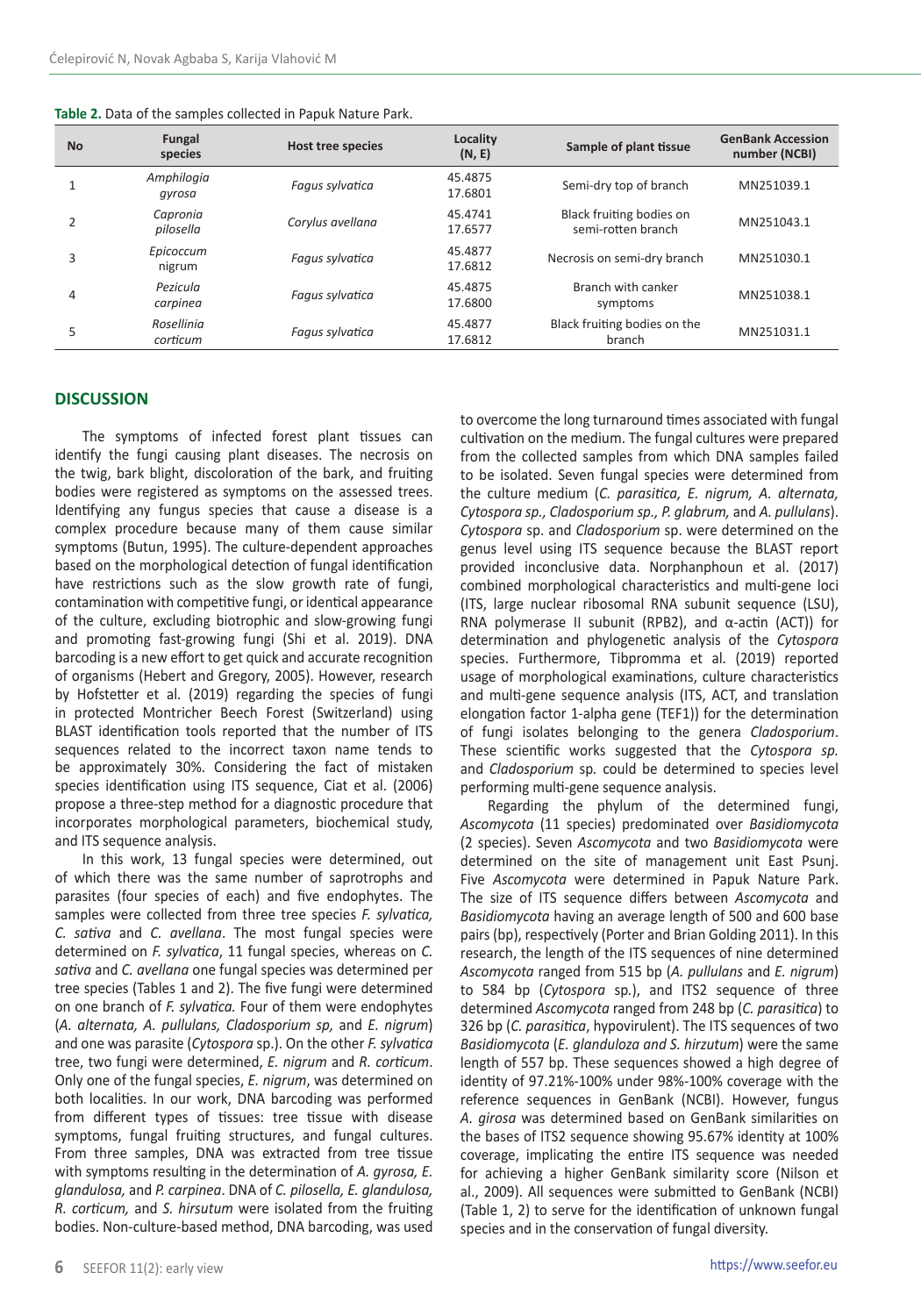## **CONCLUSIONS**

In this study, plant materials with disease symptoms on forest trees and fungal fruiting bodies were sampled for determination in the area of management unit East Psunj and Papuk Nature Park. In total, 13 species of fungi were determined on the basis of disease symptoms, morphology of fruiting bodies and fungal cultures, and DNA barcoding. Every fungal sample was DNA barcoded, based on the ITS or ITS2 sequence. NCBI BLAST analyses demonstrated that ITS and ITS2 sequences of analysed fungi showed a high sequence identity of 97.21%–100% at 98%–100% coverage with reference sequences in GenBank (NCBI) except for *A. gyrosa* (95.65% identity, 100% coverage). All sequences were submitted to GenBank (NCBI) and received the accession numbers (Tables 1, 2). In this research, DNA barcoding was accurate and a fast determination tool for the determination of fungi along with the disease symptoms and morphology of fungal cultures and fruiting structures.

#### **Author Contributions**

SNA, NC conceived, designed the research and carried out the field research, SNA, NC, MKV performed laboratory analysis and processed the data, NC, and SNA wrote the manuscript. All authors reviewed the final manuscript.

#### **Funding**

This research has been fully supported by the Croatian Science Foundation under the project IP-2018-07-1736 "Improving the services of Croatian forest ecosystems through the evaluation of fungal biodiversity based on DNA barcoding (ForFungiDNA)".

#### **Acknowledgments**

We would like to thank Edita Roca for technical support in laboratory analyses.

### **Conflicts of Interest**

The authors declare no conflict of interest.

#### **REFERENCES**

- Amid C, Alako BT, Balavenkataraman Kadhirvelu V, Burdett T, Burgin J, Fan J, Jayathilaka S, 2020. The European Nucleotide Archive in 2019. *Nucleic Acids Res* 48(D1): D70-D76. [https://doi.](https://doi.org/10.1093/nar/gkz1063) [org/10.1093/nar/gkz1063.](https://doi.org/10.1093/nar/gkz1063)
- Blaalid R, Kumar S, Nilsson RH, Abarenkov K, Kirk PM, Kauserud H, 2013. ITS 1 versus ITS 2 as DNA metabarcodes for fungi. *Mol Ecol Res* 13(2): 218-224.<https://doi.org/10.1111/1755-0998.12065>.
- Badotti F, de Oliveira FS, Garcia CF, Vaz ABM, Fonseca PLC, Nahum LA, Oliveira G, Góes-Neto A, 2017. Effectiveness of ITS and sub-regions as DNA barcode markers for the identification of Basidiomycota (Fungi). *BMC Microbiol* 17(1): 42. [https://doi.](https://doi.org/10.1186/s12866-017-0958-x) [org/10.1186/s12866-017-0958-x](https://doi.org/10.1186/s12866-017-0958-x).
- Brock PM, Döring H, Bidartondo MI, 2009. How to know unknown fungi: the role of a herbarium. *New Phytol* 181(3): 719-724. <https://doi.org/10.1111/j.1469-8137.2008.02703x>.
- Butin HH, 1995. Tree diseases and disorders: causes, biology, and control in forest and amenity trees. Oxford University Press, UK, 264 p.
- Casiraghi M, Labra M, Ferri E, Galimberti A, De Mattia F, 2010. DNA barcoding: a six-question tour to improve users' awareness about the method. *Brief Bioinform* 11(4): 440-453. [https://doi.](https://doi.org/10.1093/bib/bbq003) [org/10.1093/bib/bbq003.](https://doi.org/10.1093/bib/bbq003)
- Ciardo DE, Schär G, Böttger EC, Altwegg M, Bosshard PP, 2006. Internal transcribed spacer sequencing versus biochemical profiling for identification of medically important yeasts. *J Clin Microbiol* 44(1): 77-84. [https://doi.org/10.1128/JCM.44.1.77-](https://doi.org/10.1128/JCM.44.1.77-84.2006) [84.2006](https://doi.org/10.1128/JCM.44.1.77-84.2006).
- Doyle J, Doyle JL, 1987. Genomic plant DNA preparation from fresh tissue-CTAB method. *Phytochem Bull 19*(11): 11-15.
- E-Flora BC, 2013. Electronic atlas of the flora of British Columbia. Available online:<https://ibis.geog.ubc.ca/biodiversity/eflora/> (10 June 2020).
- EPPO, 2005. Cryphonectria parasitica. Bull EPPO 35: 295-298.
- Federhen S, 2015. Type material in the NCBI Taxonomy Database. *Nucleic Acids Res* 43(D1): D1086-D1098. [https://doi.org/10.1093/](https://doi.org/10.1093/nar/gku1127) [nar/gku1127.](https://doi.org/10.1093/nar/gku1127)
- Hanlin RT, 1990. Illustrated genera of Ascomycetes. Aps Press.
- Hebert PD, Cywinska A, Ball SL, Dewaard JR, 2003. Biological identifications through DNA barcodes. In: Proceedings of the Royal Society of London, Series B: Biological Sciences 270(1512): 313-321.<https://doi.org/10.1098/rspb.2002.2218>.
- Hebert PD, Gregory TR 2005. The promise of DNA barcoding for taxonomy. *Syst Biol* 54(5): 852-859. [https://doi.](https://doi.org/10.1080/10635150500354886) [org/10.1080/10635150500354886](https://doi.org/10.1080/10635150500354886).
- Heiniger U, Rigling, D 1994. Biological control of chestnut blight in Europe. *Annu Rev Phytopathol* 32(1): 581-599. [https://doi.](https://doi.org/10.1146/annurev.py.32.090194.003053) [org/10.1146/annurev.py.32.090194.003053.](https://doi.org/10.1146/annurev.py.32.090194.003053)
- Hofstetter V, Buyck B, Eyssartier G, Schnee S, Gindro K, 2019. The unbearable lightness of sequenced-based identification. *Fungal Divers* 96(1): 243-284. [https://doi.org/10.1007/s13225-019-](https://doi.org/10.1007/s13225-019-00428-3) [00428-3.](https://doi.org/10.1007/s13225-019-00428-3)
- Madden T, 2013. The BLAST sequence analysis tool. In The NCBI Handbook [Internet]. 2nd edition. National Centre for Biotechnology Information (US).
- Martin KJ, Rygiewicz PT, 2005. Fungal-specific PCR primers developed for analysis of the ITS region of environmental DNA extracts. *BMC Microbiol* 5(1): 1-11. <https://doi.org/10.1186/1471-2180-5-28>.
- Naranjo‐Ortiz, MA, Gabaldón T, 2019. Fungal evolution: major ecological adaptations and evolutionary transitions. *Biol Rev* 94(4): 1443-1476. [https://doi.org/10.1111/brv.12510.](https://doi.org/10.1111/brv.12510)
- Nilsson RH, Ryberg M, Abarenkov K, Sjökvist E, Kristiansson E, 2009. The ITS region as a target for characterization of fungal communities using emerging sequencing technologies. *FEMS Microbiol Lett* 296(1): 97-101. [https://doi.org/10.1111/j.1574-](https://doi.org/10.1111/j.1574-6968.2009.01618.x) [6968.2009.01618.x](https://doi.org/10.1111/j.1574-6968.2009.01618.x).
- Novak Agbaba S, Ćelepirović N, Karija Vlahović MK, Liović B, 2015. *Eutypella parasitica* RW Davidson & RC Lorenz sedam godina nakon prvog nalaza u Hrvatskoj. *Šumar list* 139(5-6): 263-270.
- Norphanphoun C, Doilom M, Daranagama DA, Phookamsak R, Wen TC, Bulgakov TS, Hyde KD, 2017. Revisiting the genus *Cytospora* and allied species. *Mycosphere* 8(1): 51-97, [https://](https://doi.org/10.5943/mycosphere/8/1/7) [doi.org/10.5943/mycosphere/8/1/7.](https://doi.org/10.5943/mycosphere/8/1/7)
- Škvorc Ž, Franjić J, Krstonošić D, Sever K, Alešković I, 2011. Vegetacijska obilježja bukovih šuma Psunja, Papuka i Krndije. *Croat J For Eng* 32(1): 157-174.